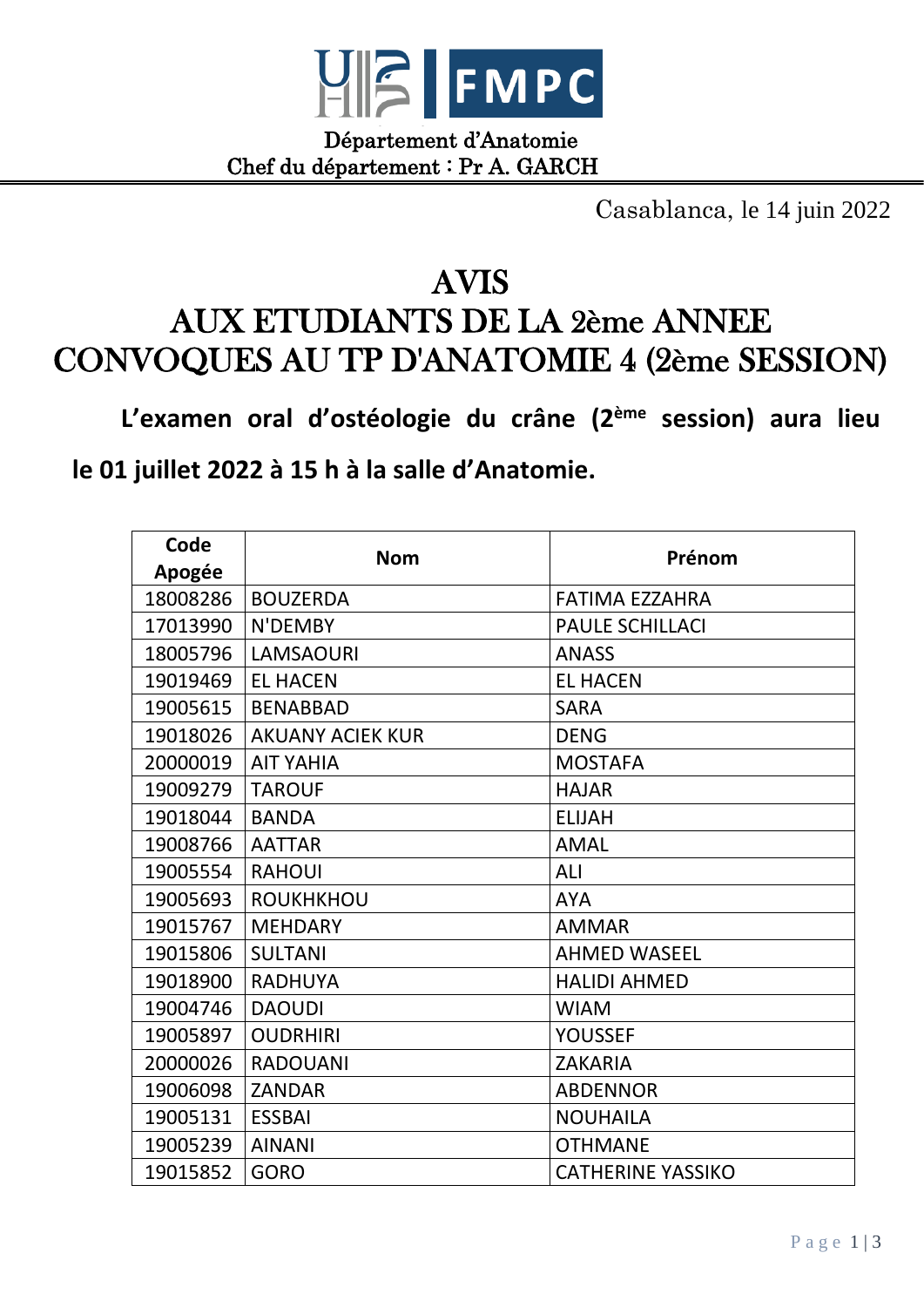| 19005523 | <b>TAJRI</b>                 | <b>ANAS</b>          |
|----------|------------------------------|----------------------|
| 20000033 | <b>CHAKOURI</b>              | <b>ASMAE</b>         |
| 20000052 | <b>JAOUDY</b>                | <b>BASSAM</b>        |
| 20000117 | <b>ZAANOUNI</b>              | <b>IBRAHIM GHALI</b> |
| 20000104 | <b>BRITEL</b>                | <b>MOHAMED</b>       |
| 20000081 | <b>HAMRICH</b>               | <b>CHAIMA</b>        |
| 20000079 | <b>BOULMANE</b>              | <b>KAOUTAR</b>       |
| 20000066 | <b>EL GARNOUNY</b>           | <b>MERIEM</b>        |
| 20000082 | <b>BAKHOUCH</b>              | <b>NADA</b>          |
| 20000094 | <b>EL MACHRIKI</b>           | <b>YOUSSEF</b>       |
| 20000108 | <b>ATFAOUI</b>               | <b>MAHA</b>          |
| 20000084 | <b>ABAIR</b>                 | <b>HAJAR</b>         |
| 20000237 | <b>SAFOUANI</b>              | <b>OUSSAMA</b>       |
| 20000162 | <b>ATTARI</b>                | <b>HAFSA</b>         |
| 20000182 | <b>EL-MENIAR</b>             | <b>WALID</b>         |
| 20000217 | <b>RAFKI</b>                 | <b>MOHAMED AMINE</b> |
| 20000229 | <b>JANAH</b>                 | <b>MAHMOUD</b>       |
| 20000176 | <b>EL OMARI</b>              | <b>OUMAIMA</b>       |
| 20000224 | <b>NAJIH</b>                 | <b>OUSSAMA</b>       |
| 20000189 | <b>AGOUTI</b>                | <b>IMANE</b>         |
| 20000167 | <b>KHALIL</b>                | <b>NAJWA</b>         |
| 20000258 | <b>EL IDRISSI</b>            | <b>HOSSAM</b>        |
| 20000344 | <b>BAALLA</b>                | <b>LINA</b>          |
| 20000436 | <b>AZHAR</b>                 | <b>AMINE</b>         |
| 20008679 | <b>NASSIF</b>                | <b>BOUCHRA</b>       |
| 19004812 | EL GHARBAOUI                 | <b>KHAOULA</b>       |
| 20000263 | <b>BENIDAMOU</b>             | <b>HIBA</b>          |
| 20000518 | <b>CHERRAD</b>               | <b>EL MEHDI</b>      |
| 20011489 | <b>SEFIANE</b>               | <b>AHMED</b>         |
| 20014453 | <b>EMMANUEL SUNDAY AMIKO</b> | <b>MAMER</b>         |
| 20018087 | <b>LAKHSSASSI</b>            | <b>EL MEHDI</b>      |
| 17009711 | <b>RHIAT</b>                 | <b>MOHAMMED</b>      |
| 20000308 | <b>ADRIH</b>                 | <b>ELMOSTAFA</b>     |
| 20000391 | <b>OUSSI</b>                 | <b>SARA</b>          |
| 20000495 | <b>AHSOUNE</b>               | <b>KHALID</b>        |
| 20014391 | ABDUALHAMEED KARESH          | AL-KHYAT             |
| 18006864 | <b>TANANE</b>                | <b>HAMZA</b>         |
| 20000331 | <b>IGOURZAL</b>              | <b>ZAINABE</b>       |
| 20000363 | <b>SIJLAMASSI</b>            | <b>LYNAH</b>         |
| 20000531 | <b>FLISSAT</b>               | <b>BASMA</b>         |
| 20014339 | <b>ADAMU MUSA</b>            | <b>AISHA</b>         |
| 17005448 | <b>ASIRA</b>                 | YAHYA                |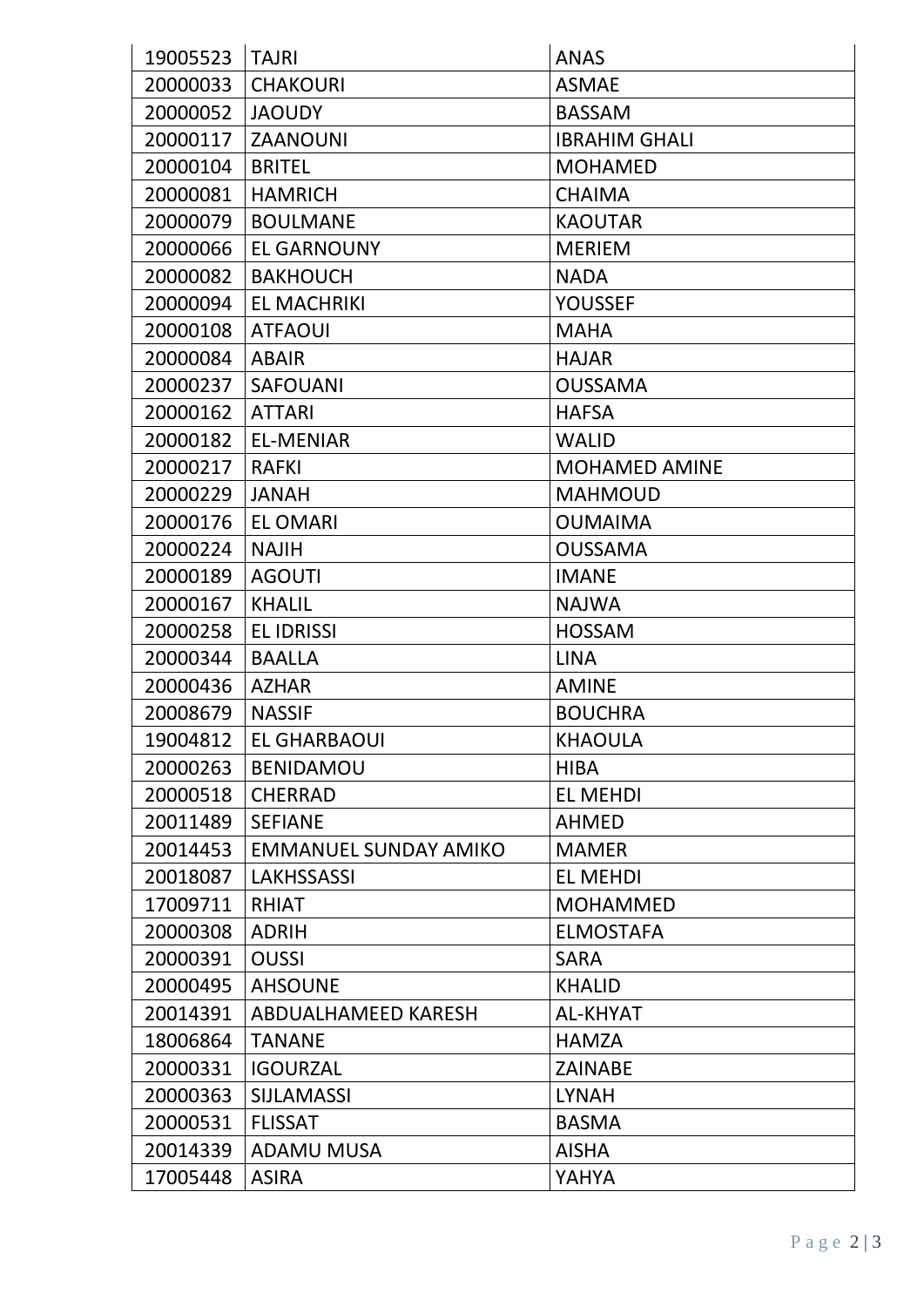| 17010790 | ELSANOSI ELHASSAN ELBASHIR | <b>MOHAMED</b>        |
|----------|----------------------------|-----------------------|
| 20014346 | <b>RABHI</b>               | <b>SALMA</b>          |
| 18013235 | <b>BASRI</b>               | <b>ZAKARIA</b>        |
| 19005506 | <b>ECH CHNAOUI</b>         | <b>NOHAILA</b>        |
| 17005660 | <b>BENKAMOUN</b>           | <b>ANAS</b>           |
| 18005256 | <b>CHAKIB</b>              | <b>ASSIA</b>          |
| 19005567 | <b>LABCHIR</b>             | <b>OUSSAMA</b>        |
| 20000350 | <b>AIT LAHCEN</b>          | <b>YOUSSEF</b>        |
| 17005770 | <b>BOUHAMID</b>            | <b>SALMA</b>          |
| 19005609 | <b>HAMDAOUI</b>            | <b>IHSSANE</b>        |
| 16011317 | LEINIZA STEINY             | <b>SEMEDO CARDOSO</b> |
| 19015867 | LENTA AKONGO ALBINO        | <b>UKUK</b>           |
| 20000397 | <b>EL MAHBOUBY</b>         | <b>OUALID</b>         |
| 18005784 | <b>HAJJAJI</b>             | <b>SALMA</b>          |
| 18006732 | <b>MOUSSAYER</b>           | <b>YASSER</b>         |
| 19008777 | <b>JILAL</b>               | <b>HIBA</b>           |
| 20000354 | <b>RETTAB</b>              | <b>HIBA</b>           |
| 20000398 | <b>ACHIQ</b>               | <b>AYAT</b>           |
| 20000525 | <b>TAHIR</b>               | <b>AYA</b>            |
| 18013152 | <b>BENTAR</b>              | <b>HAITAM</b>         |
| 19011542 | <b>EL MOUEFFEQ</b>         | <b>ANAS</b>           |
| 20008234 | <b>AKLI</b>                | <b>AYMAN</b>          |
| 19019331 | <b>EMBOUYA CHRIF</b>       | <b>LIMAME</b>         |
| 20000321 | <b>KSIRI</b>               | <b>MOHAMED WASSIM</b> |
| 18008288 | <b>HAKKANI</b>             | <b>ZAKARIAA</b>       |
| 20000342 | <b>MOUSTAKIL</b>           | <b>AYA</b>            |
| 20000434 | <b>BOULLI</b>              | <b>MOHAMED ALI</b>    |
| 19004601 | <b>BELAAOUAD</b>           | <b>ABD-ENNOR</b>      |
| 17006935 | <b>EL ARFANI</b>           | <b>MOURAD</b>         |
| 19015850 | <b>MUHAMMAD</b>            | <b>AHMED</b>          |
| 17013325 | <b>SHAIFTA</b>             | <b>SAMIR AHMED</b>    |

## **Pr A. GARCH**